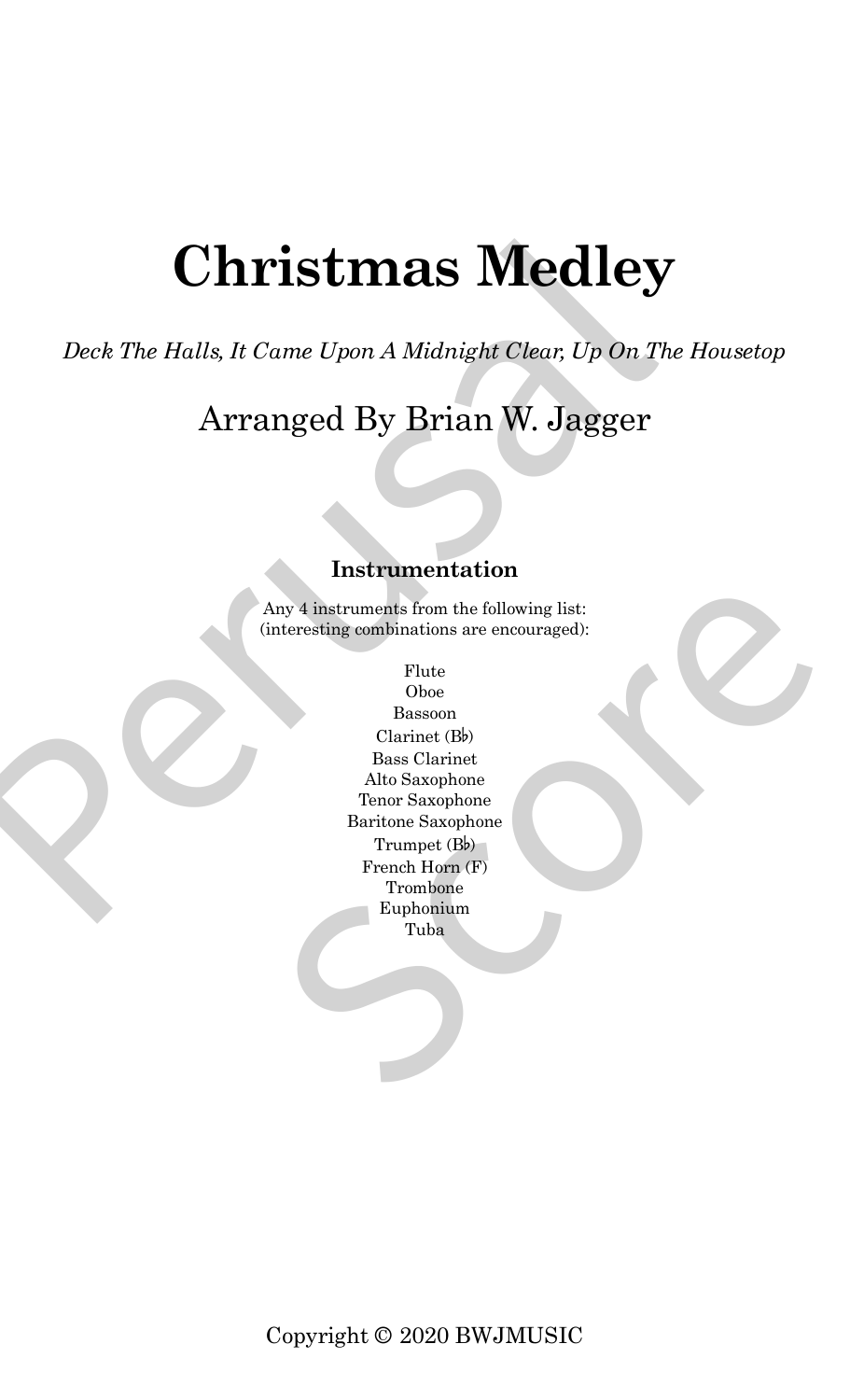Perusal Score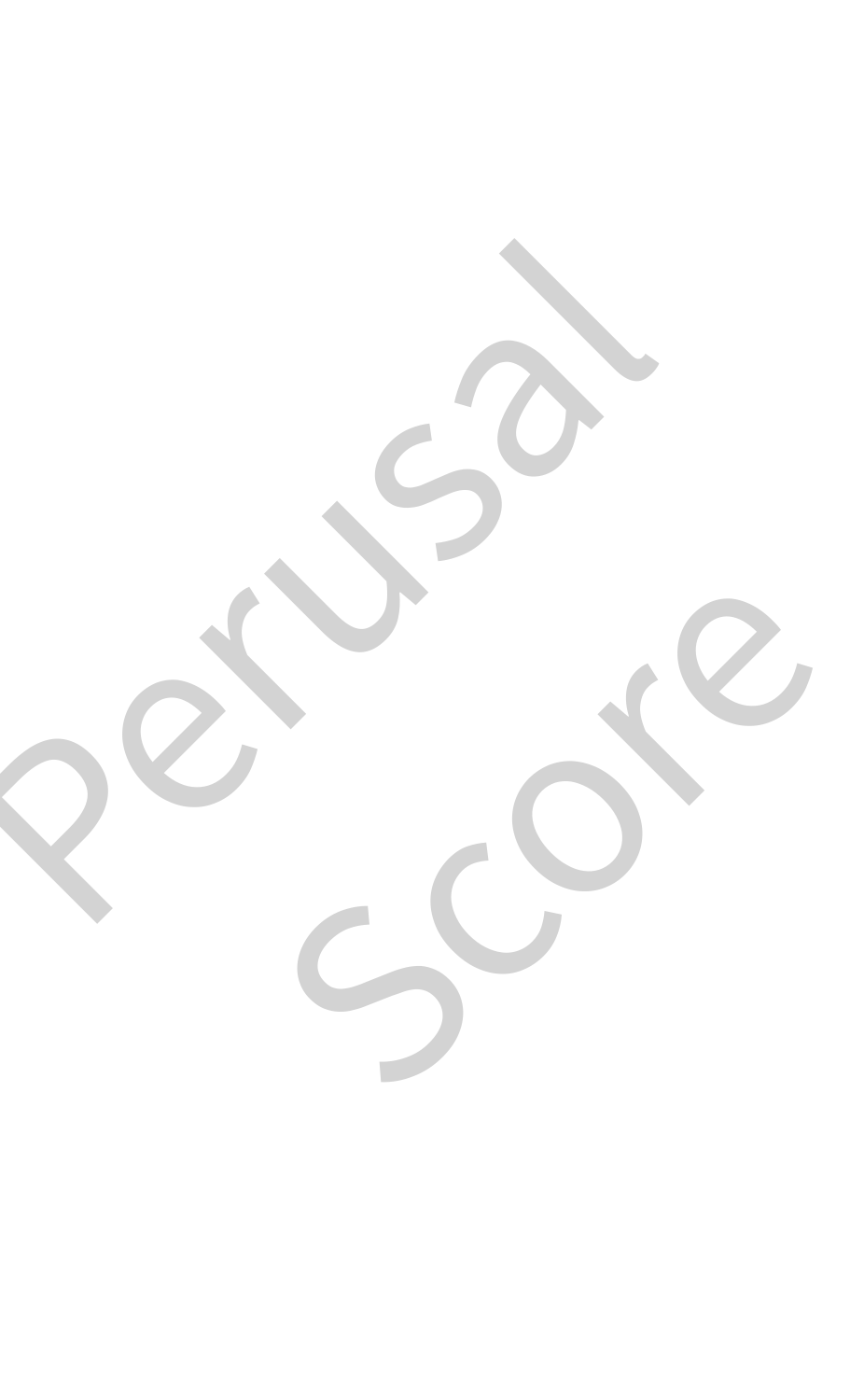#### *Program Notes*

The three carols in this Christmas medley are from my favourites of the season. Every Christmas, my family sings while I play carols on the piano, and these are always included.

This flex band arrangement gives each part a combination of melody and accompaniment. Any ensemble of four instruments will work.

#### *About the Composer*

Brian W. Jagger is a Canadian composer born and raised in Hamilton, Ontario. Growing up, he was exposed to many styles of music; from "Classical" to "Pop" to "Jazz". As a choir member, he learned to hear the harmonies and relationships of the different voices, and as a tuba player, he learned to appreciate the importance of the lower realms of the music world.

Christmas, my family sings while I play carols on the piano, and those are always included.<br>
This flex band arrangement gives each part a combination of melody and accompaniment. A<br>
ensemble of four instruments will work. **About the Composer**<br>In composer born and raised in Hamilton, Ontario. Growing up, be<br>of music; from "Classical" to "Pop" to "Jazz". As a choir member, he<br>is an relationships of the different voices, and as a tuba player, Brian started his musical journey as a pianist, working his way through the Royal Conservatory and into university. While at university, he studied piano performance and composition, earning his Bachelor of Music degree from Queen's University in Kingston, Ontario. From there, he continued studying composition at the University of British Columbia and the University of Michigan, earning his Master of Music and Doctor of the Musical Arts. Over the years, Brian studied composition with John Burge and Clifford Crawley (Queen's), Keith Hamel (UBC), and George Wilson, Leslie Bassett and William Albright (U of M).

As a composer for many different ensembles, including orchestra, string quartet, concert band, solo piano, and electronics, Brian has won two CBC Young Composer awards and one SOCAN Young Composers award.

Apart from composing, Brian teaches piano and theory lessons, and is the Music Director and Conductor for the Top Hat Marching Orchestra, the Albertones Senior Men's Choir and the Pinetones Senior's Choir. Brian and his wife Leah reside in Burlington, Ontario, where he enjoys playing in the best band in the area, Bliss.

#### *Commissions*

For commission inquiries, please contact Brian through his website at bwjmusic.com or email him directly at brianwjagger@gmail.com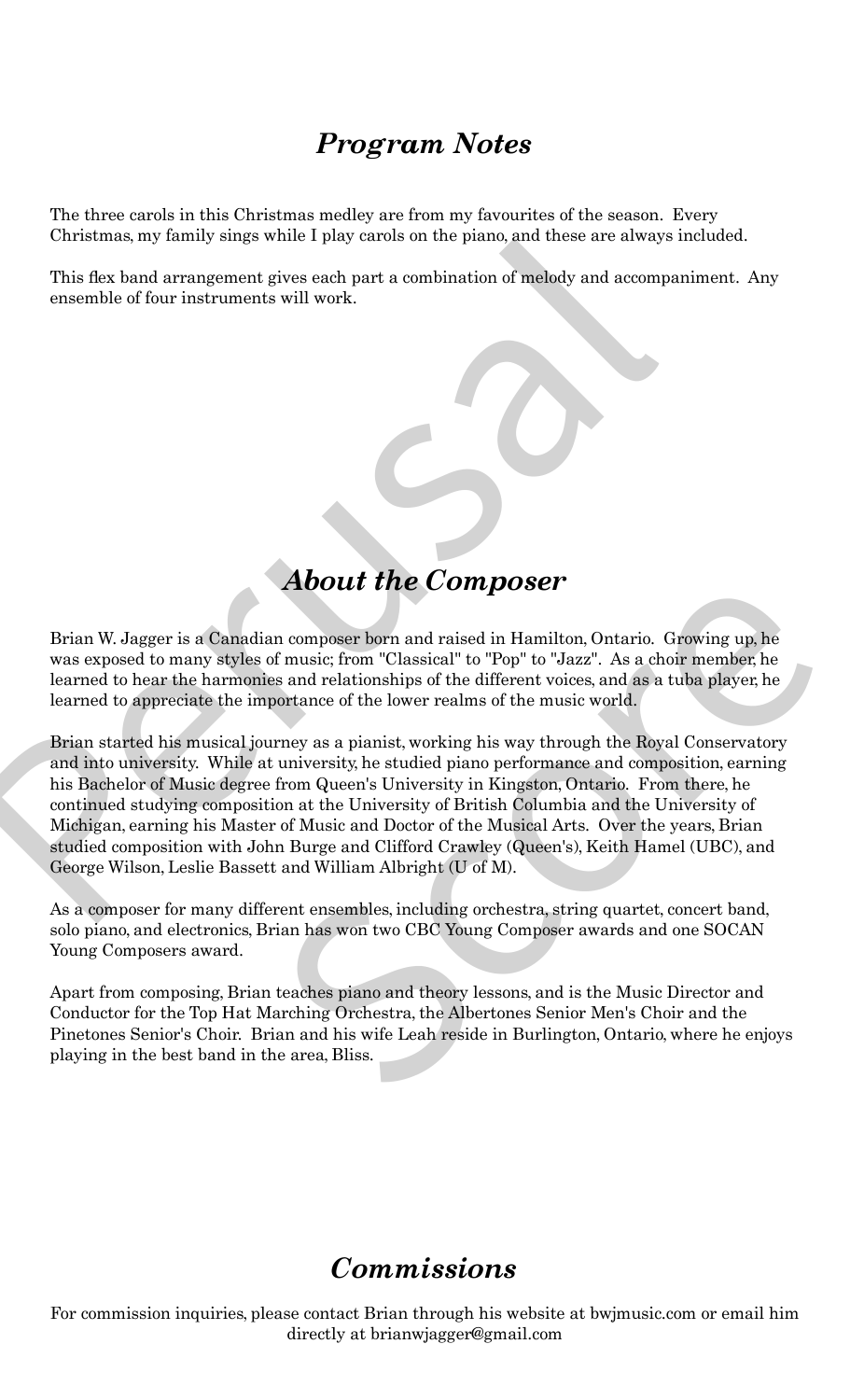### Christmas Medley

Perusal Score  $= 65$   $\overbrace{ }$  $\overline{\phantom{a}}$ £  $\overline{\phantom{a}}$ <u>e errer</u>  $\equiv$  $7 + 7 - 12$  $\sim$   $\sim$ r  $\Box$  and  $\Box$  and  $\Box$  and  $\Box$  and  $\Box$  and  $\Box$  and  $\Box$  and  $\Box$  and  $\Box$  and  $\Box$  and  $\Box$  and  $\Box$  and  $\Box$  and  $\Box$  and  $\Box$  and  $\Box$  and  $\Box$  and  $\Box$  and  $\Box$  and  $\Box$  and  $\Box$  and  $\Box$  and  $\Box$  and  $\Box$  and  $\Box$   $\circ$  $\cdot$   $\hat{r}$ Ė  $\overline{\cdot}$  $\overline{\phantom{a}}$ r  $\dddot{\phantom{0}}$ ┙═╝  $\overline{\phantom{a}}$  $\overline{\phantom{a}}$  $\overline{\phantom{a}}$  $\ddot{\phantom{0}}$  $\overrightarrow{a}$  $\overline{\cdot}$  $\begin{array}{ccc}\n\text{mf} \\
\hline\n\end{array}$  $\cdot$  $\ddot{\phantom{0}}$  $\sim$   $\sim$   $\sim$  $\leftarrow$   $\leftarrow$   $\rightarrow$   $\rightarrow$   $\rightarrow$   $\rightarrow$   $\rightarrow$  $\overline{\phantom{a}}$   $\overline{\phantom{a}}$   $\overline{\phantom{a}}$  $\overline{\phantom{a}}$  $\overline{\phantom{a}}$  $\overline{mp}$  and  $\overline{mp}$  and  $\overline{mp}$  and  $\overline{mp}$  and  $\overline{mp}$  and  $\overline{mp}$  and  $\overline{mp}$  and  $\overline{mp}$  and  $\overline{mp}$  and  $\overline{mp}$  and  $\overline{mp}$  and  $\overline{mp}$  and  $\overline{mp}$  and  $\overline{mp}$  and  $\overline{mp}$  and  $\overline{mp}$  and  $\overline{mp}$  and  $\overline{\bullet}$   $\overline{\bullet}$   $\overline{\bullet}$   $\overline{\bullet}$  $\overrightarrow{a}$  $\frac{1}{\epsilon}$ ہے ہے۔<br>م  $\frac{1}{\sqrt{2}}$  $\overline{\phantom{a}}$  $\mathbf{f}$  and  $\mathbf{f}$  and  $\mathbf{f}$  and  $\mathbf{f}$  and  $\mathbf{f}$  and  $\mathbf{f}$  and  $\mathbf{f}$  and  $\mathbf{f}$  and  $\mathbf{f}$  and  $\mathbf{f}$  and  $\mathbf{f}$  and  $\mathbf{f}$  and  $\mathbf{f}$  and  $\mathbf{f}$  and  $\mathbf{f}$  and  $\mathbf{f}$  and  $\mathbf{f}$  and  $\overline{\phantom{a}}$  $\epsilon \widehat{f}$ ė. E  $\overline{\phantom{a}}$ ffff  $\frac{1}{\sqrt{2}}$  $\frac{1}{2}$   $\frac{1}{2}$   $\frac{1}{2}$   $\frac{1}{2}$   $\frac{1}{2}$   $\frac{1}{2}$   $\frac{1}{2}$   $\frac{1}{2}$   $\frac{1}{2}$   $\frac{1}{2}$   $\frac{1}{2}$   $\frac{1}{2}$   $\frac{1}{2}$   $\frac{1}{2}$   $\frac{1}{2}$   $\frac{1}{2}$   $\frac{1}{2}$   $\frac{1}{2}$   $\frac{1}{2}$   $\frac{1}{2}$   $\frac{1}{2}$   $\frac{1}{2}$   $\bullet$   $\bullet$   $\circ$ உ  $\Box$  and  $\Box$  and  $\Box$  and  $\Box$  and  $\Box$  and  $\Box$  and  $\Box$  and  $\Box$  and  $\Box$  and  $\Box$  and  $\Box$  and  $\Box$  and  $\Box$  and  $\Box$  and  $\Box$  and  $\Box$  and  $\Box$  and  $\Box$  and  $\Box$  and  $\Box$  and  $\Box$  and  $\Box$  and  $\Box$  and  $\Box$  and  $\Box$   $\overline{\mathbf{c}}$ J Ė  $\overline{\phantom{a}}$  $\overline{1}$  $\frac{1}{2}$  $\cdot$   $\cdot$   $\cdot$   $\cdot$ E  $\cdot$   $\cdot$  $\sqrt{2}$  $\frac{1}{2}$  and  $\frac{1}{2}$  and  $\frac{1}{2}$  $\overline{\phantom{a}}$  $\begin{array}{ccc}\n\text{mf} & \text{m} \\
\hline\n\end{array}$ Ľ  $\sqrt{2}$  $\sigma$   $\sim$   $\sim$   $\sim$   $\sim$   $\overline{\phantom{a}}$  $\overline{\phantom{a}}$ e  $\overline{\overline{}}$  $\overline{\Theta}$   $\overline{\Theta}$   $\overline{\Theta}$   $\overline{\Theta}$   $\overline{\Theta}$   $\overline{\Theta}$   $\overline{\Theta}$   $\overline{\Theta}$   $\overline{\Theta}$   $\overline{\Theta}$   $\overline{\Theta}$   $\overline{\Theta}$   $\overline{\Theta}$   $\overline{\Theta}$   $\overline{\Theta}$   $\overline{\Theta}$   $\overline{\Theta}$   $\overline{\Theta}$   $\overline{\Theta}$   $\overline{\Theta}$   $\overline{\Theta}$   $\overline{\Theta}$   $\overline{\Theta}$   $\overline{\Theta}$   $\overline{\$  $\overrightarrow{\sigma}$   $\overrightarrow{\sigma}$   $\overrightarrow{\sigma}$  $\overline{\phantom{a}}$  $\overrightarrow{a}$  $\overline{\cdot}$  $\overline{\phantom{a}}$  $\mathbf{m}$   $\mathbf{r}$   $\mathbf{r}$   $\mathbf{r}$   $\mathbf{r}$   $\mathbf{r}$   $\mathbf{r}$  $\overline{\phantom{a}}$  $\cdot$ E  $\overline{\phantom{0}}$ E <u>' ' ' '</u>  $\left( \right)$  $5 - 7 - 12$  $\overrightarrow{a}$  $\overline{P}$  $\Box$  and  $\Box$  and  $\Box$  and  $\Box$  and  $\Box$  and  $\Box$  and  $\Box$  and  $\Box$  and  $\Box$  and  $\Box$  and  $\Box$  and  $\Box$  and  $\Box$  and  $\Box$  and  $\Box$  and  $\Box$  and  $\Box$  and  $\Box$  and  $\Box$  and  $\Box$  and  $\Box$  and  $\Box$  and  $\Box$  and  $\Box$  and  $\Box$   $\sigma$   $\sigma$  $\cdot$   $\hat{r}$ Ē  $\overline{\phantom{0}}$  $\overline{\phantom{1}}$ r  $\cdot$   $\cdot$   $\cdot$  $\overline{\phantom{a}}$ ┙ Ē ث الد  $\equiv$  $\frac{1}{2}$  $\overline{\phantom{0}}$  $\begin{array}{ccc}\n m & & \rightarrow & m\n \end{array}$ Ľ  $\equiv$  $\frac{1}{2}$   $\frac{1}{2}$   $\frac{1}{2}$   $\frac{1}{2}$   $\frac{1}{2}$   $\frac{1}{2}$   $\frac{1}{2}$   $\frac{1}{2}$   $\frac{1}{2}$   $\frac{1}{2}$   $\frac{1}{2}$   $\frac{1}{2}$   $\frac{1}{2}$   $\frac{1}{2}$   $\frac{1}{2}$   $\frac{1}{2}$   $\frac{1}{2}$   $\frac{1}{2}$   $\frac{1}{2}$   $\frac{1}{2}$   $\frac{1}{2}$   $\frac{1}{2}$   $\sim$   $\sim$   $\sim$   $\sim$   $\sim$   $\sim$   $\sim$  $\cdot$   $\cdot$   $\cdot$  $\cdot$   $\cdot$   $\cdot$ ≗  $\boldsymbol{p}$  and the contract of  $\boldsymbol{p}$  $\sigma$   $\sigma$   $\sigma$   $\sigma$  $\overrightarrow{a}$  $\overline{a}$  $\cdot$   $\parallel$   $\rho$  $\overline{\phantom{a}}$  $\overline{\phantom{a}}$  $\overline{\theta} = 65$  $\mathbb{F}$   $\mathbb{F}$   $\mathbb{F}$   $\mathbb{F}$   $\mathbb{F}$   $\mathbb{F}$   $\mathbb{F}$   $\mathbb{F}$   $\mathbb{F}$   $\mathbb{F}$   $\mathbb{F}$   $\mathbb{F}$   $\mathbb{F}$   $\mathbb{F}$   $\mathbb{F}$   $\mathbb{F}$   $\mathbb{F}$   $\mathbb{F}$   $\mathbb{F}$   $\mathbb{F}$   $\mathbb{F}$   $\mathbb{F}$   $\mathbb{F}$   $\mathbb{F}$   $\mathbb{$  $\overline{\phantom{a}}$  $\frac{1}{\pi}$  $\overline{\phantom{0}}$  $\frac{1}{2}$  ,  $\frac{1}{2}$  ,  $\frac{1}{2}$  ,  $\frac{1}{2}$  ,  $\frac{1}{2}$  $\overline{\mathbf{u}}$  $\frac{1}{\sqrt{2}}$ ᡒ  $\overrightarrow{ }$  $\frac{1}{\sigma}$  $\mathbb{F}$  and  $\mathbb{F}$  and  $\mathbb{F}$  are  $\mathbb{F}$  and  $\mathbb{F}$  and  $\mathbb{F}$  are  $\mathbb{F}$  and  $\mathbb{F}$  are  $\mathbb{F}$  and  $\mathbb{F}$  are  $\mathbb{F}$  and  $\mathbb{F}$  are  $\mathbb{F}$  and  $\mathbb{F}$  are  $\mathbb{F}$  and  $\mathbb{F}$  are  $\mathbb{F}$  and  $\circ$   $\bullet$ . . . .  $\overline{\phantom{a}}$  $\overline{\phantom{a}}$  $\overline{\phantom{a}}$  $\overline{a}$ <u> "Т</u> ┙║┵  $\overline{\phantom{a}}$  $\overline{\phantom{a}}$ r  $\overline{a}$  $\frac{1}{2}$  ,  $\frac{1}{2}$  ,  $\frac{1}{2}$  $\overline{\cdot}$  $\frac{m f}{\text{m} p}$  $\boldsymbol{p}$ ÷  $\overline{a}$ <del>27 27 27 2</del>  $\frac{1}{\sqrt{2}}$  $\overrightarrow{ }$  $\overline{\mathbb{P}}$  $\cdot$   $\cdot$   $\cdot$  $\frac{1}{2}$  $\overline{p}$  $\sigma$   $\sigma$   $\sigma$   $\sigma$  $\frac{1}{2}$   $\frac{1}{2}$  $\overline{\phantom{0}}$  $\overrightarrow{z}$   $\overrightarrow{z}$  $\overline{\phantom{a}}$  $\overline{\phantom{a}}$   $\overline{\phantom{a}}$  $\epsilon$ E  $\overline{\phantom{0}}$  $\overline{\phantom{0}}$  $\epsilon$  prese.  $\overline{ }$   $\overline{\phantom{a}}$ €  $\Box$  and  $\Box$  and  $\Box$  and  $\Box$  and  $\Box$  and  $\Box$  and  $\Box$  and  $\Box$  and  $\Box$  and  $\Box$  and  $\Box$  and  $\Box$  and  $\Box$  and  $\Box$  and  $\Box$  and  $\Box$  and  $\Box$  and  $\Box$  and  $\Box$  and  $\Box$  and  $\Box$  and  $\Box$  and  $\Box$  and  $\Box$  and  $\Box$   $\delta$  $\cdot$   $\hat{r}$  $\overline{\phantom{0}}$  $\cdot$  $\overline{\phantom{0}}$ p  $\epsilon$   $\epsilon$  $\overline{\phantom{a}}$  $\overline{\phantom{a}}$  $\overline{\phantom{0}}$ <u>م الم</u>  $\overline{ }$  $\frac{1}{2}$   $\frac{1}{2}$   $\frac{1}{2}$   $\frac{1}{2}$   $\frac{1}{2}$   $\frac{1}{2}$   $\frac{1}{2}$   $\frac{1}{2}$   $\frac{1}{2}$   $\frac{1}{2}$   $\frac{1}{2}$   $\frac{1}{2}$   $\frac{1}{2}$   $\frac{1}{2}$   $\frac{1}{2}$   $\frac{1}{2}$   $\frac{1}{2}$   $\frac{1}{2}$   $\frac{1}{2}$   $\frac{1}{2}$   $\frac{1}{2}$   $\frac{1}{2}$   $\overline{\phantom{0}}$  $\begin{array}{ccc}\n\text{mf} & & & \text{m} \\
\text{mf} & & & \text{m} \\
\end{array}$ Ľ  $\equiv$  $\frac{1}{2}$   $\frac{1}{2}$   $\frac{1}{2}$   $\frac{1}{2}$   $\frac{1}{2}$   $\frac{1}{2}$   $\frac{1}{2}$   $\frac{1}{2}$   $\frac{1}{2}$   $\frac{1}{2}$   $\frac{1}{2}$   $\frac{1}{2}$   $\frac{1}{2}$   $\frac{1}{2}$   $\frac{1}{2}$   $\frac{1}{2}$   $\frac{1}{2}$   $\frac{1}{2}$   $\frac{1}{2}$   $\frac{1}{2}$   $\frac{1}{2}$   $\frac{1}{2}$   $\delta$   $\rightarrow$   $\rightarrow$   $\rightarrow$   $\rightarrow$  $\cdot$   $\cdot$   $\cdot$  $\cdot$   $\cdot$   $\cdot$  $\overline{P}$  $\boldsymbol{p}$  is a set of the set of the set of the set of the set of the set of the set of the set of the set of the set of the set of the set of the set of the set of the set of the set of the set of the set of the set of th  $\sigma$   $\sigma$   $\sigma$   $\sigma$  $\circ$   $\circ$   $\circ$  $\overline{\phantom{0}}$  $\cdot$   $\cdot$   $\cdot$  $\overline{\phantom{a}}$  $\overline{\cdot}$  $\frac{2}{9}$ Γ9 ⊯ ₿, ⋭ ₿, ≵ 13  $\mathbb{P}$ Ķ ∳⊧ Ь,  $\frac{1}{2}$  $\breve{\Phi}$  $\frac{b}{c}$ ∲⊧ b.,  $\frac{1}{2}$ ∳⊧ Ь,  $\frac{1}{2}$ ∳⊧ ∳⊧ ∳⊧ ∳⊧ <u>ര് - </u>  $\Phi$ <u>কি </u> ∲\_ ∲⊧  $\frac{1}{2}$  $\breve{\Phi}$  $\frac{1}{2}$ ∳⊧  $\frac{b}{c}$ 气  $\overline{b}$ ID. 气  $\overline{b}$  $2^{\cdot}$ Ь,  $\overline{b}$  $2^{\frac{1}{2}}$ Ь,  $\overline{b}$ **rit. a tempo** = 65 **rit. a tempo**  $\begin{picture}(180,10) \put(0,0){\line(1,0){10}} \put(10,0){\line(1,0){10}} \put(10,0){\line(1,0){10}} \put(10,0){\line(1,0){10}} \put(10,0){\line(1,0){10}} \put(10,0){\line(1,0){10}} \put(10,0){\line(1,0){10}} \put(10,0){\line(1,0){10}} \put(10,0){\line(1,0){10}} \put(10,0){\line(1,0){10}} \put(10,0){\line(1,0){10}} \put(10,0){\line($  $\begin{picture}(130,10) \put(0,0){\line(1,0){15}} \put(15,0){\line(1,0){15}} \put(15,0){\line(1,0){15}} \put(15,0){\line(1,0){15}} \put(15,0){\line(1,0){15}} \put(15,0){\line(1,0){15}} \put(15,0){\line(1,0){15}} \put(15,0){\line(1,0){15}} \put(15,0){\line(1,0){15}} \put(15,0){\line(1,0){15}} \put(15,0){\line(1,0){15}} \put(15,0){\line($  $\begin{picture}(180,10) \put(0,0){\line(1,0){10}} \put(10,0){\line(1,0){10}} \put(10,0){\line(1,0){10}} \put(10,0){\line(1,0){10}} \put(10,0){\line(1,0){10}} \put(10,0){\line(1,0){10}} \put(10,0){\line(1,0){10}} \put(10,0){\line(1,0){10}} \put(10,0){\line(1,0){10}} \put(10,0){\line(1,0){10}} \put(10,0){\line(1,0){10}} \put(10,0){\line($  $\begin{picture}(180,10) \put(0,0){\line(1,0){10}} \put(10,0){\line(1,0){10}} \put(10,0){\line(1,0){10}} \put(10,0){\line(1,0){10}} \put(10,0){\line(1,0){10}} \put(10,0){\line(1,0){10}} \put(10,0){\line(1,0){10}} \put(10,0){\line(1,0){10}} \put(10,0){\line(1,0){10}} \put(10,0){\line(1,0){10}} \put(10,0){\line(1,0){10}} \put(10,0){\line($  $\begin{picture}(180,10) \put(0,0){\line(1,0){10}} \put(10,0){\line(1,0){10}} \put(10,0){\line(1,0){10}} \put(10,0){\line(1,0){10}} \put(10,0){\line(1,0){10}} \put(10,0){\line(1,0){10}} \put(10,0){\line(1,0){10}} \put(10,0){\line(1,0){10}} \put(10,0){\line(1,0){10}} \put(10,0){\line(1,0){10}} \put(10,0){\line(1,0){10}} \put(10,0){\line($ 1 2 3 4 Flute & Oboe Clarinet in Bb, Bass Clarinet, Tenor Sax, Trumpet in Bb in B♭ 1 Clarinet in Bb, Bass Clarinet, 2<br>Tenor Sax, Trumpet in B♭ 3 1 2 3 4 Alto Sax, Baritone Sax 1 2 3 4 French Horns in F 1 2 3 4 Bassoon, Trombone, Euphonium, Tuba Deck The Halls (play octave higher for Trumpet)  $\overline{\phantom{a}}$ . **A A** Approx. Duration: 2'32" Deck The Halls, It Came Upon A Midnight Clear, Up On The Housetop Arr. By Brian W. Jagger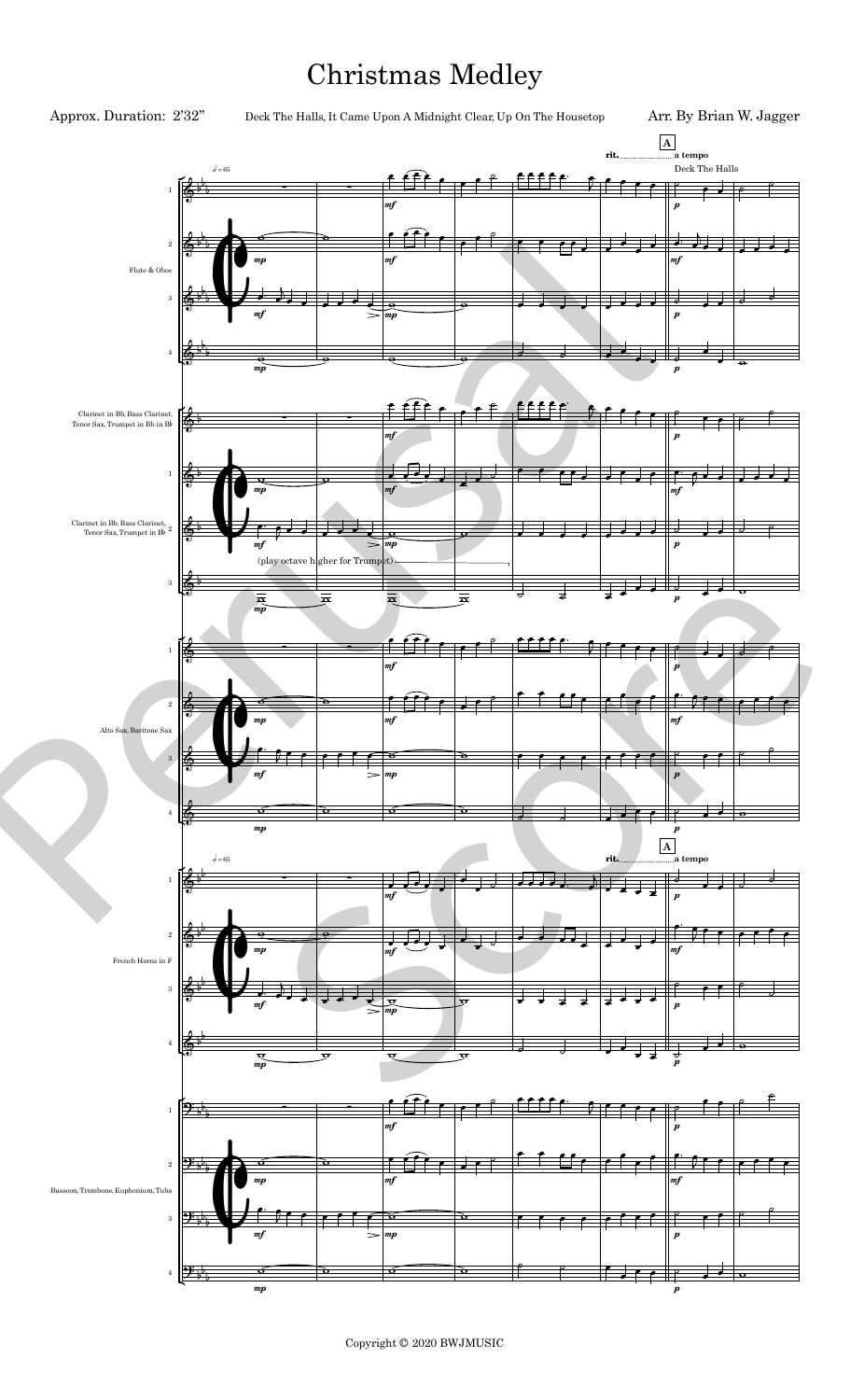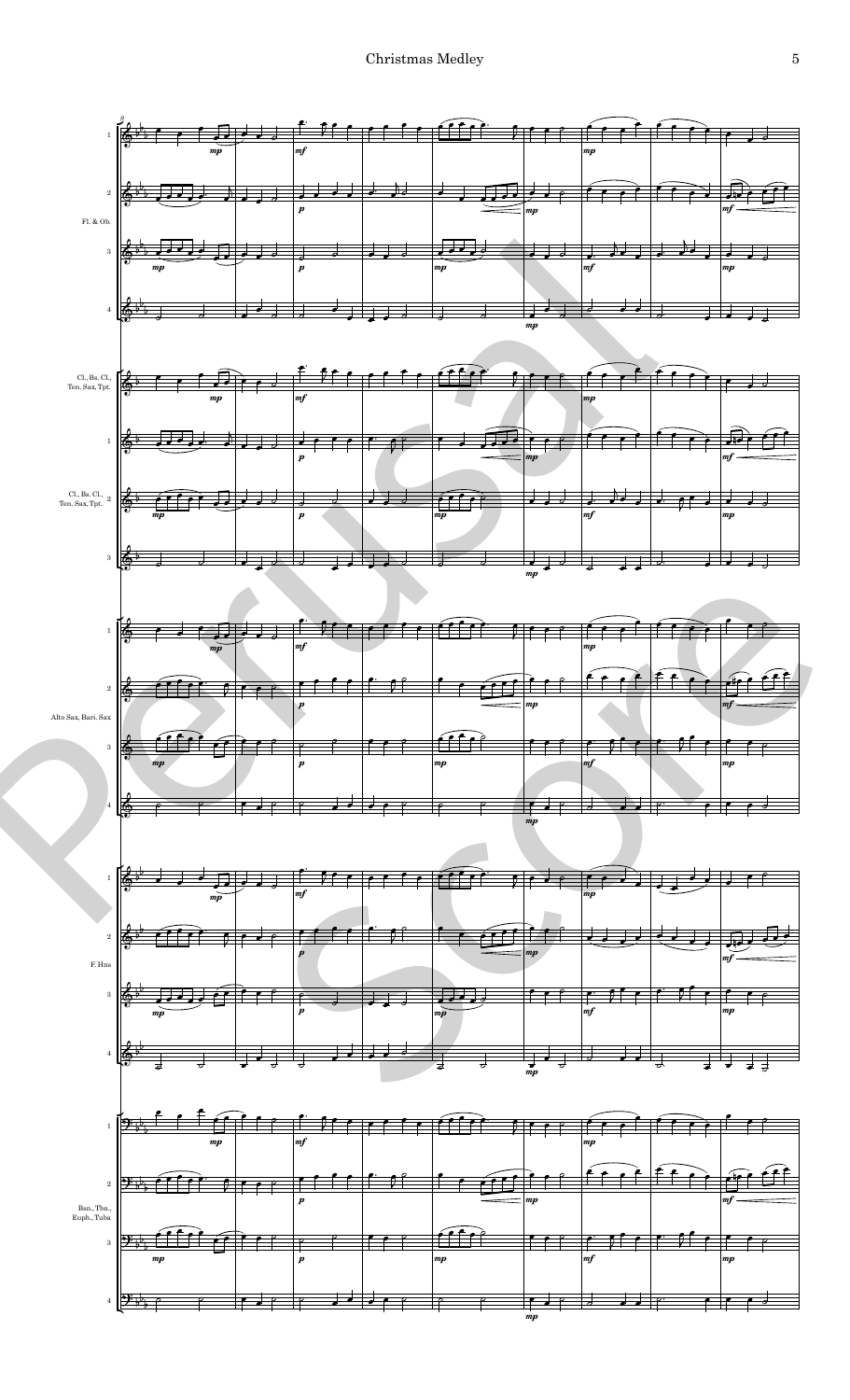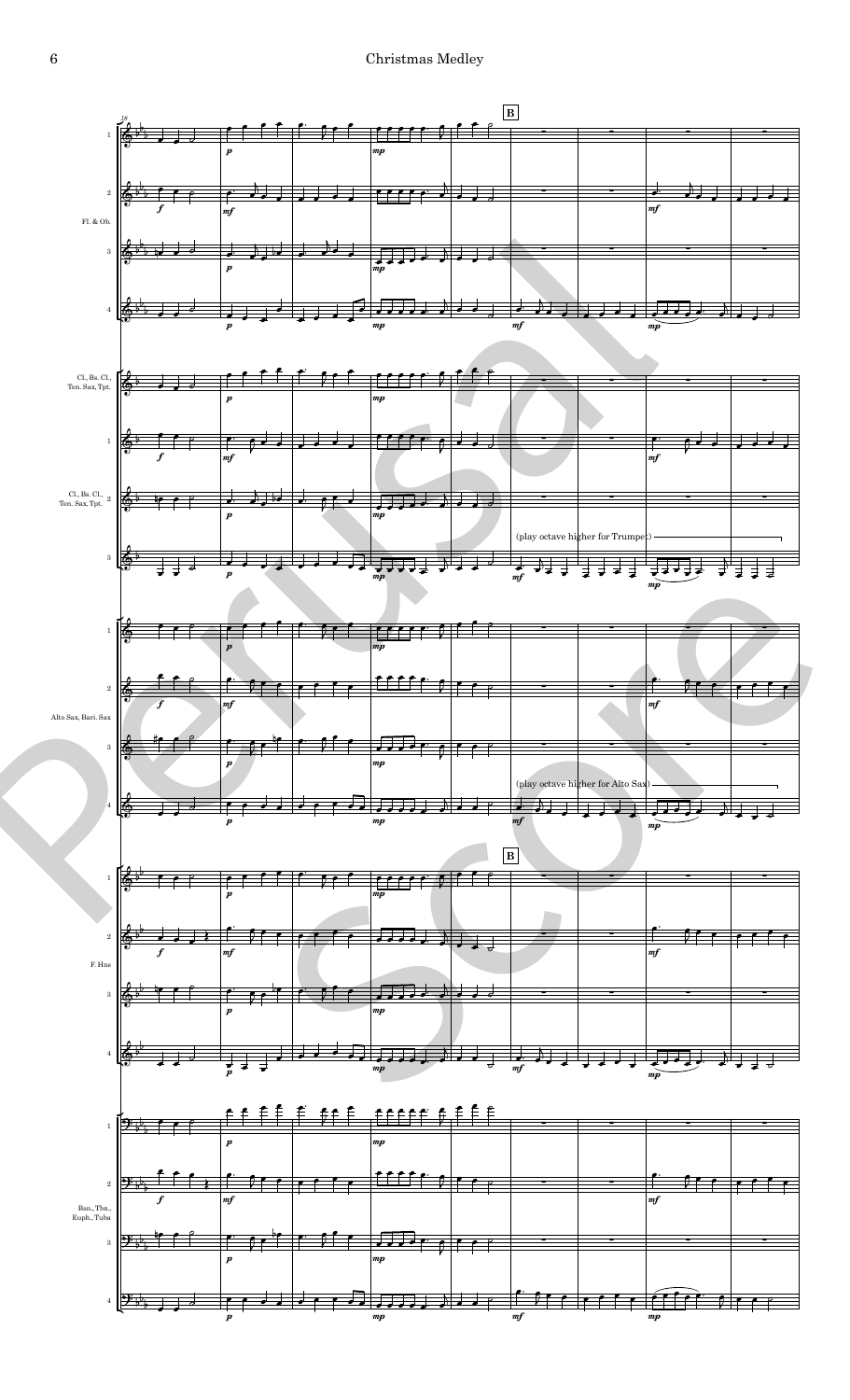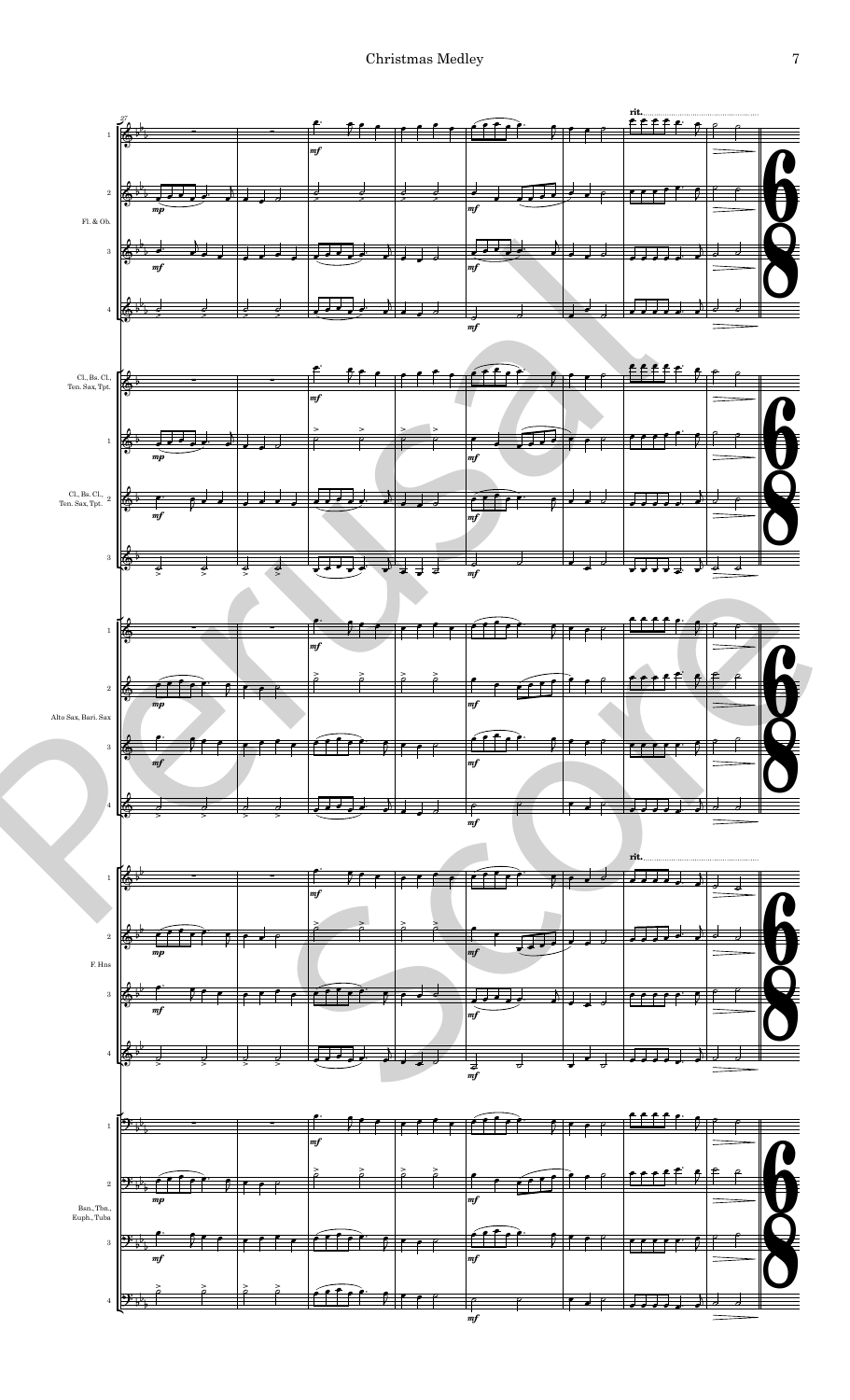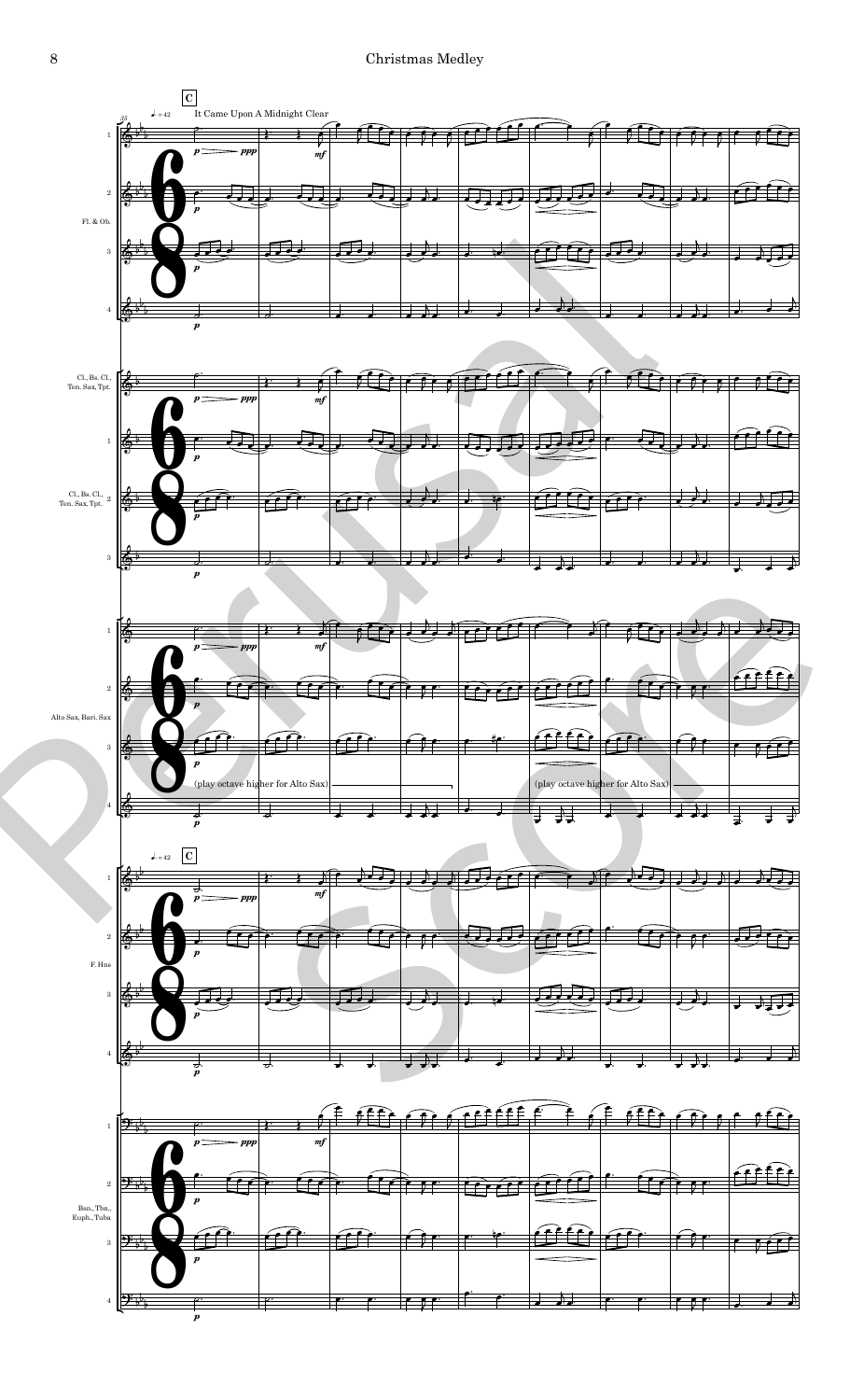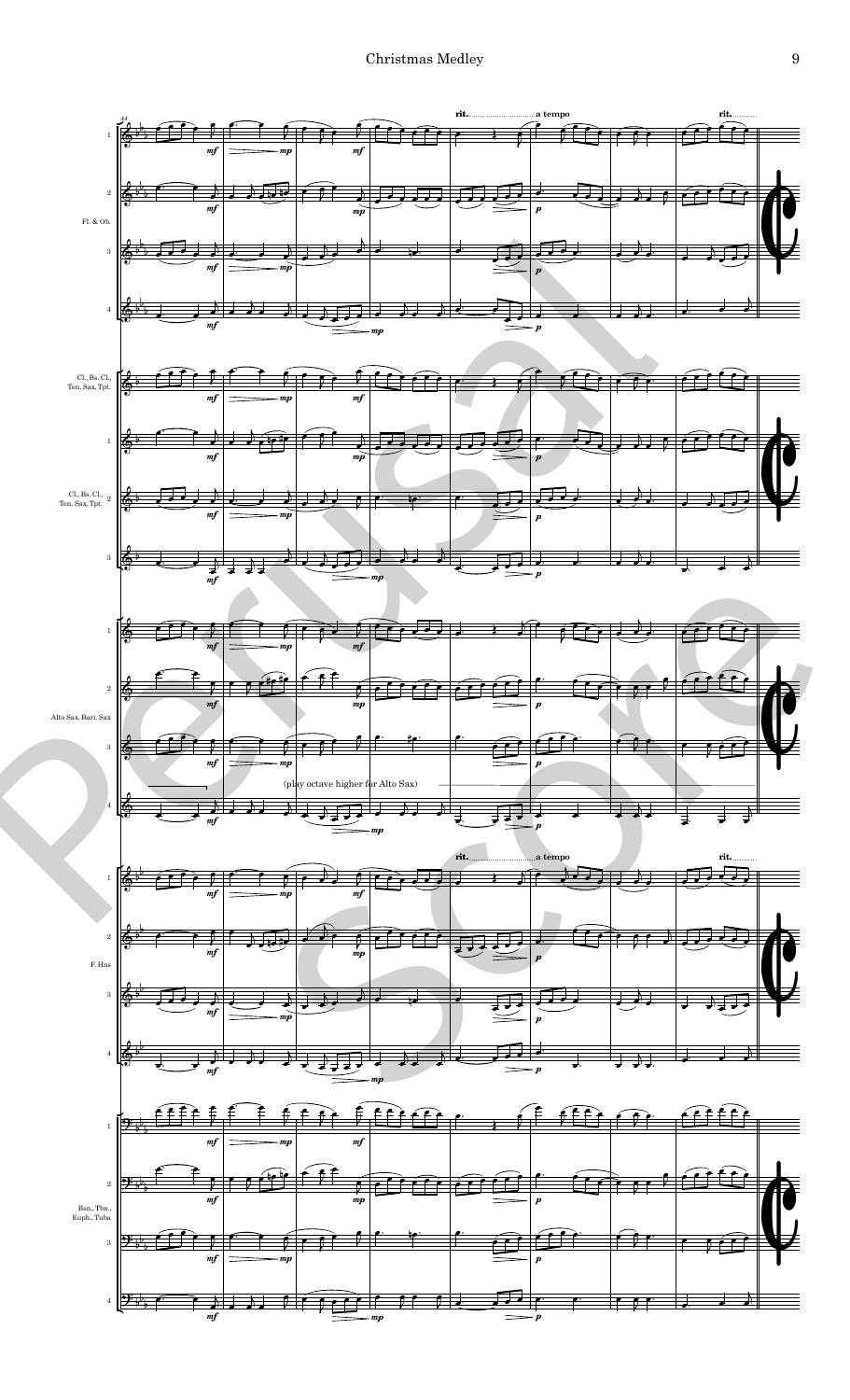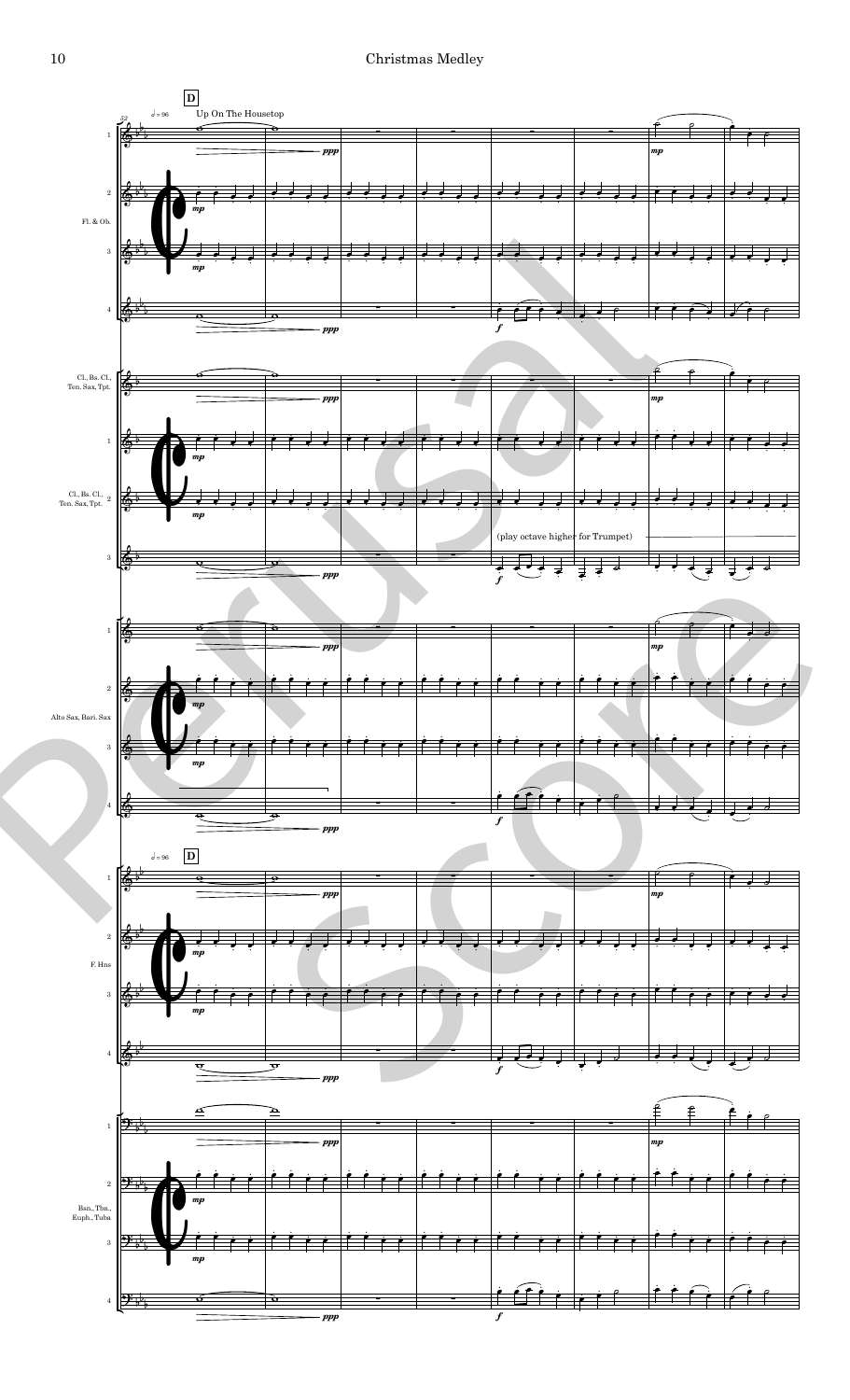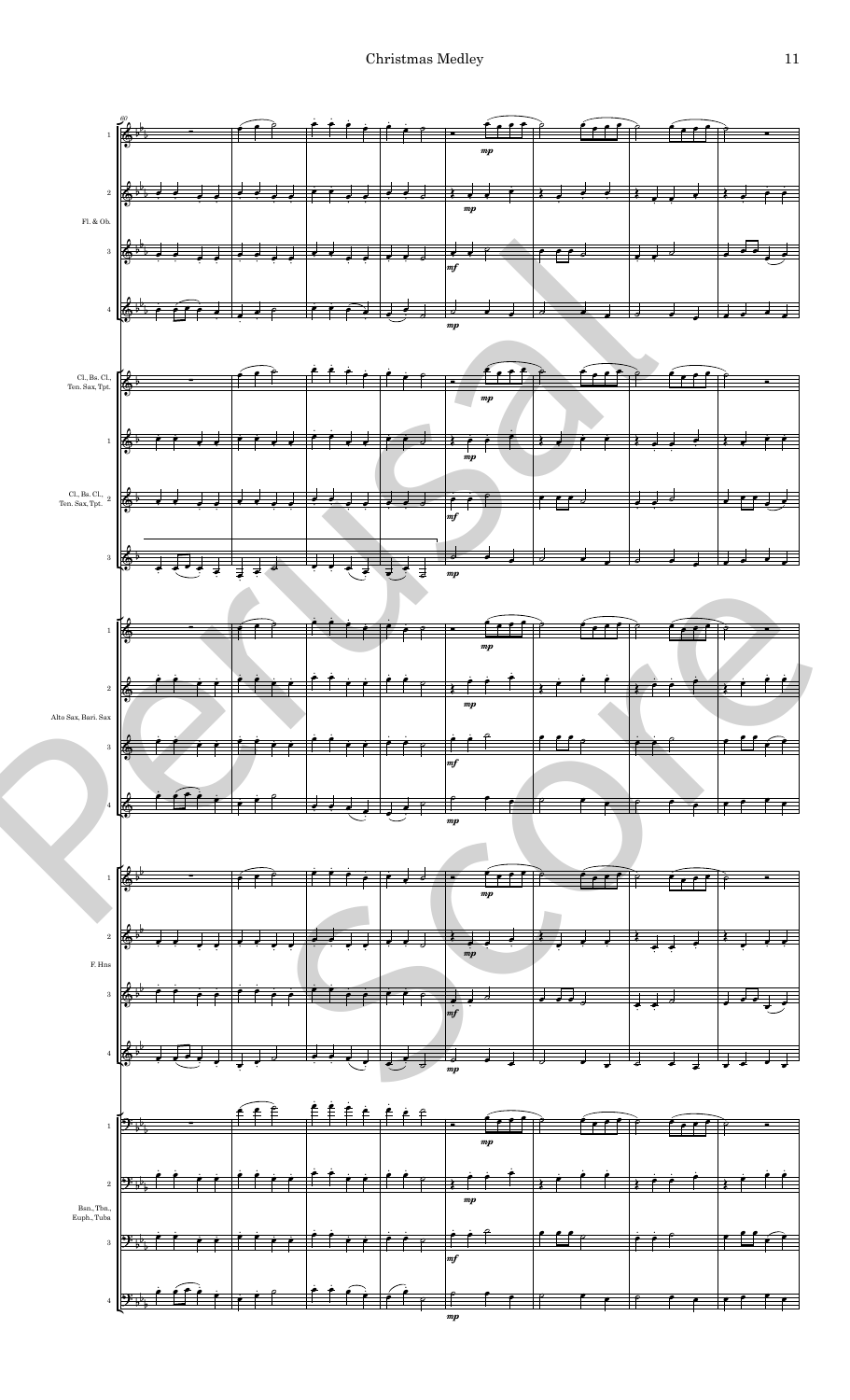